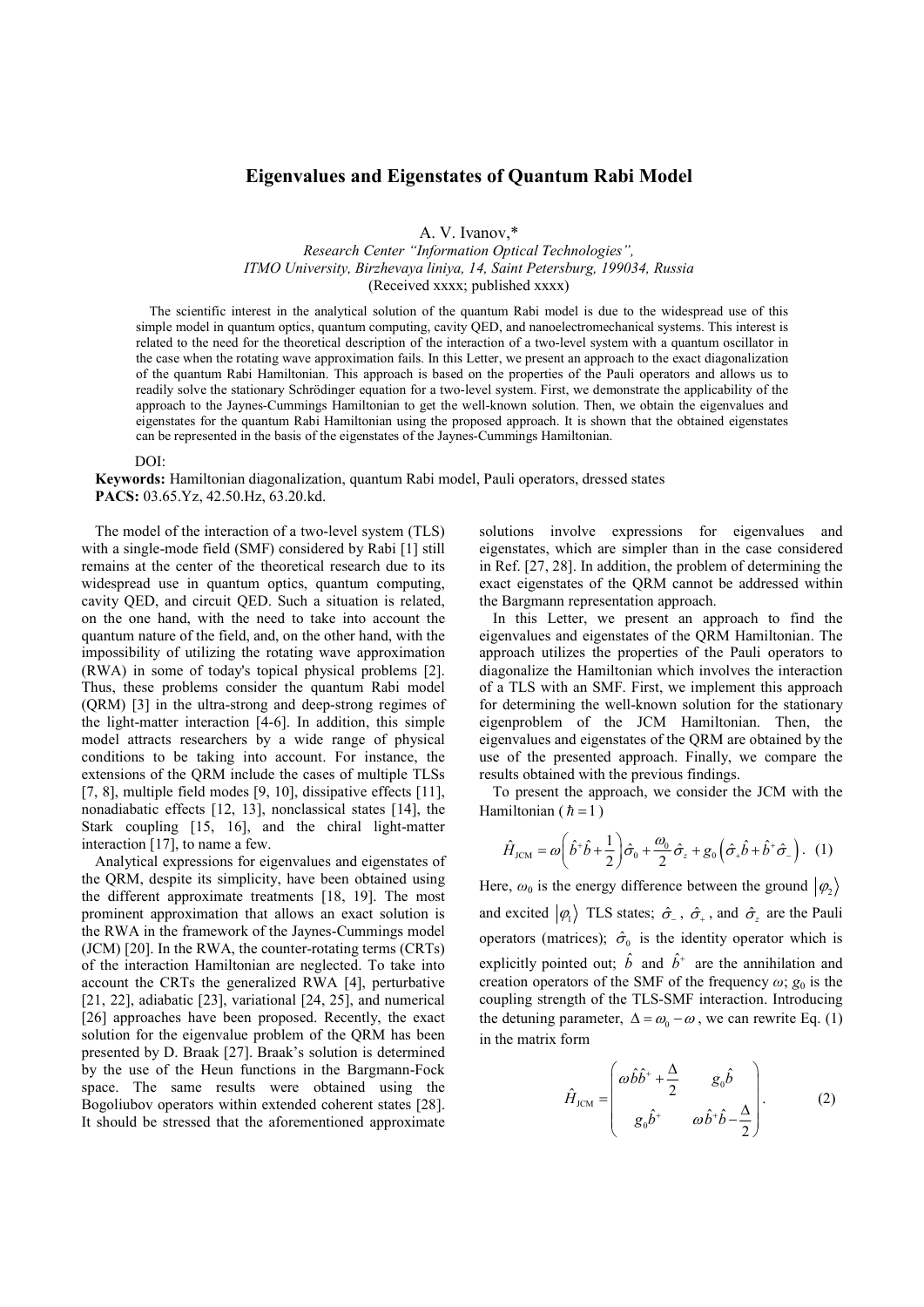Then, we assume that the Hamiltonian (2) can be diagonalized and presented as

$$
\hat{H}'_{\text{ICM}} = \omega \hat{\sigma}'_0 + \Omega \hat{\sigma}'_z,
$$
  

$$
\hat{\sigma}'_z = \frac{\Delta}{2\Omega} \hat{\sigma}_z + \frac{g_0}{\Omega} \left( \hat{\sigma}_+ \hat{b} + \hat{b}^+ \hat{\sigma}_- \right),
$$
  

$$
\hat{\sigma}'_0 = \frac{\hat{\sigma}_0 + \hat{\sigma}_z}{2} \hat{b} \hat{b}^+ + \hat{b}^+ \hat{b} \frac{\hat{\sigma}_0 - \hat{\sigma}_z}{2}.
$$
 (3)

In Eq.  $(3)$ , we introduce the new spin operators which include the annihilation and creation operators of the SMF. That is similar to the parity operator approach presented in Ref. [5]. In addition, we assume that  $\hat{\sigma}'_z$  possesses the Pauli operator property which ensures the unitarity of the transformation to a new basis

$$
\hat{\sigma}_z^{\prime 2} = \hat{\sigma}_0 \,, \tag{4}
$$

which we can use to find the eigenvalues for the  $\hat{\sigma}_z$ operator as it can be done for the case of the  $\hat{\sigma}_z$ representation [29]. The squared operator looks like

$$
\hat{\sigma}_z^{\prime 2} = \left(\frac{\Delta^2}{4\Omega^2} + \frac{g_0^2}{\Omega^2} \hat{b} \hat{b}^+\right) |\varphi_1\rangle \langle \varphi_1|
$$
  
+ 
$$
\left(\frac{\Delta^2}{4\Omega^2} + \frac{g_0^2}{\Omega^2} \hat{b}^+ \hat{b}\right) |\varphi_2\rangle \langle \varphi_2|.
$$
 (5)

Thus, we can see from Eq. (5) that the equation

$$
\langle \psi | \hat{\sigma}_z^{\prime 2} | \psi \rangle = 1, \qquad (6)
$$

is satisfied for the states of the operator  $\hat{\sigma}'_z$ 

$$
|\psi\rangle = \sum_{m} \left( c_{1,m} | \varphi_1, m \rangle + c_{2,m+1} | \varphi_2, m+1 \rangle \right), \tag{7}
$$

if the condition is met

$$
\frac{\Delta^2}{4\Omega^2} + \frac{g_0^2}{\Omega^2} (m+1) = 1.
$$
 (8)

Here,  $c_{i,m}$  denotes the probability amplitude for the TLS state *i* with the *m* quanta of the SMF. In Eq. (7), we present the eigenstates of the operator  $\hat{\sigma}'_z$  as the linear superposition of the bare states (BSs) Hence, we have defined the BS basis which is associated with the eigenstates of the operator  $\hat{\sigma}'_z$ , and have found the eigenvalues *Ω*, which we rewrite as

$$
2\Omega_{m+1} \equiv \sqrt{\Delta^2 + 4g_0^2 (m+1)}\,. \tag{9}
$$

Now we consider the problem for the eigenstates of the operator  $\hat{\sigma}'_z$  for a certain number of the SMF quanta *m* 

$$
\hat{\sigma}_z' | \psi, m \rangle = | \psi, m \rangle. \tag{10}
$$

To this end, we utilize the expressions for the operators and states determined in the BS basis and rewrite Eq. (10) in the following form

$$
\begin{aligned}\n&\left\{\frac{\Delta}{2\Omega_{m+1}}\hat{\sigma}_z + \frac{g_0}{\Omega_{m+1}}\left(\hat{\sigma}_+\hat{b} + \hat{b}^+\hat{\sigma}_-\right)\right\} \\
&\times \left(c_{1,m}|\varphi_1, m\right) + c_{2,m+1}|\varphi_2, m+1\rangle) \\
&= c_{1,m}|\varphi_1, m\right\rangle + c_{2,m+1}|\varphi_2, m+1\rangle.\n\end{aligned} \tag{11}
$$

The left-hand side of Eq. (11) can be readily transformed to the form

$$
\left(u_{m+1}^{2}-v_{m+1}^{2}\right)\left(c_{1,m}\left|\varphi_{1},m\right\rangle-c_{2,m+1}\left|\varphi_{2},m+1\right\rangle\right) +2u_{m+1}v_{m+1}s\left(c_{2,m+1}\left|\varphi_{1},m\right\rangle+c_{1,m}\left|\varphi_{2},m+1\right\rangle\right),\quad(12)
$$

where the following denotations are presented

$$
u_m = \sqrt{\frac{1}{2}\left(1 + \frac{\Delta}{2\Omega_m}\right)}, \quad v_m = \sqrt{\frac{1}{2}\left(1 - \frac{\Delta}{2\Omega_m}\right)},
$$

$$
s = \frac{g_0}{|g_0|}, \quad u_m^2 - v_m^2 = \frac{\Delta}{2\Omega_m}, \quad 2sv_m u_m = \frac{g_0\sqrt{m}}{\Omega_m}.
$$
(13)

After some algebraic calculations, Eq. (11) takes the form

$$
c_{1,m} (u_{m+1} | \xi_1, m \rangle - s v_{m+1} | \xi_2, m \rangle)
$$
  
+ 
$$
c_{2,m+1} (s v_{m+1} | \xi_1, m \rangle + u_{m+1} | \xi_2, m \rangle)
$$
  
= 
$$
c_{1,m} |\varphi_1, m \rangle + c_{2,m+1} |\varphi_2, m + 1 \rangle. \quad (14)
$$

Hence, the eigenstates of the operator  $\hat{\sigma}'_z$  can be defined as

$$
\begin{aligned} \left| \psi_1, m \right\rangle &= u_{m+1} \left| \xi_1, m \right\rangle - s v_{m+1} \left| \xi_2, m \right\rangle, \\ \left| \psi_2, m \right\rangle &= s v_{m+1} \left| \xi_1, m \right\rangle + u_{m+1} \left| \xi_2, m \right\rangle. \end{aligned} \tag{15}
$$

Here, the eigenstates are presented in the basis of the dressed states (DSs)

$$
\begin{aligned} \left| \xi_1, m \right\rangle &= u_{m+1} \left| \varphi_1, m \right\rangle + v_{m+1} s \left| \varphi_2, m+1 \right\rangle, \\ \left| \xi_2, m \right\rangle &= v_{m+1} s \left| \varphi_1, m \right\rangle - u_{m+1} \left| \varphi_2, m+1 \right\rangle. \end{aligned} \tag{16}
$$

It should be stressed that Eqs. (15) and (16) determine the states for the whole system consisting of an SMF and a TLS and cannot be factorized. Only BSs can be presented as factorized TLS and SMF states.

The DSs are the eigenstates of the Hamiltonian (3), which can be readily proved by the direct substitution of these states into the eigenproblem equation. As a result, the eigenvalues of the Hamiltonian (3) are defined as

$$
\hat{H}'_{\text{ICM}} \left| \xi_1, m \right\rangle = \left( \omega \left[ m + 1 \right] + \Omega_{m+1} \right) \left| \xi_1, m \right\rangle,
$$
\n
$$
\hat{H}'_{\text{ICM}} \left| \xi_2, m \right\rangle = \left( \omega \left[ m + 1 \right] - \Omega_{m+1} \right) \left| \xi_2, m \right\rangle. \tag{17}
$$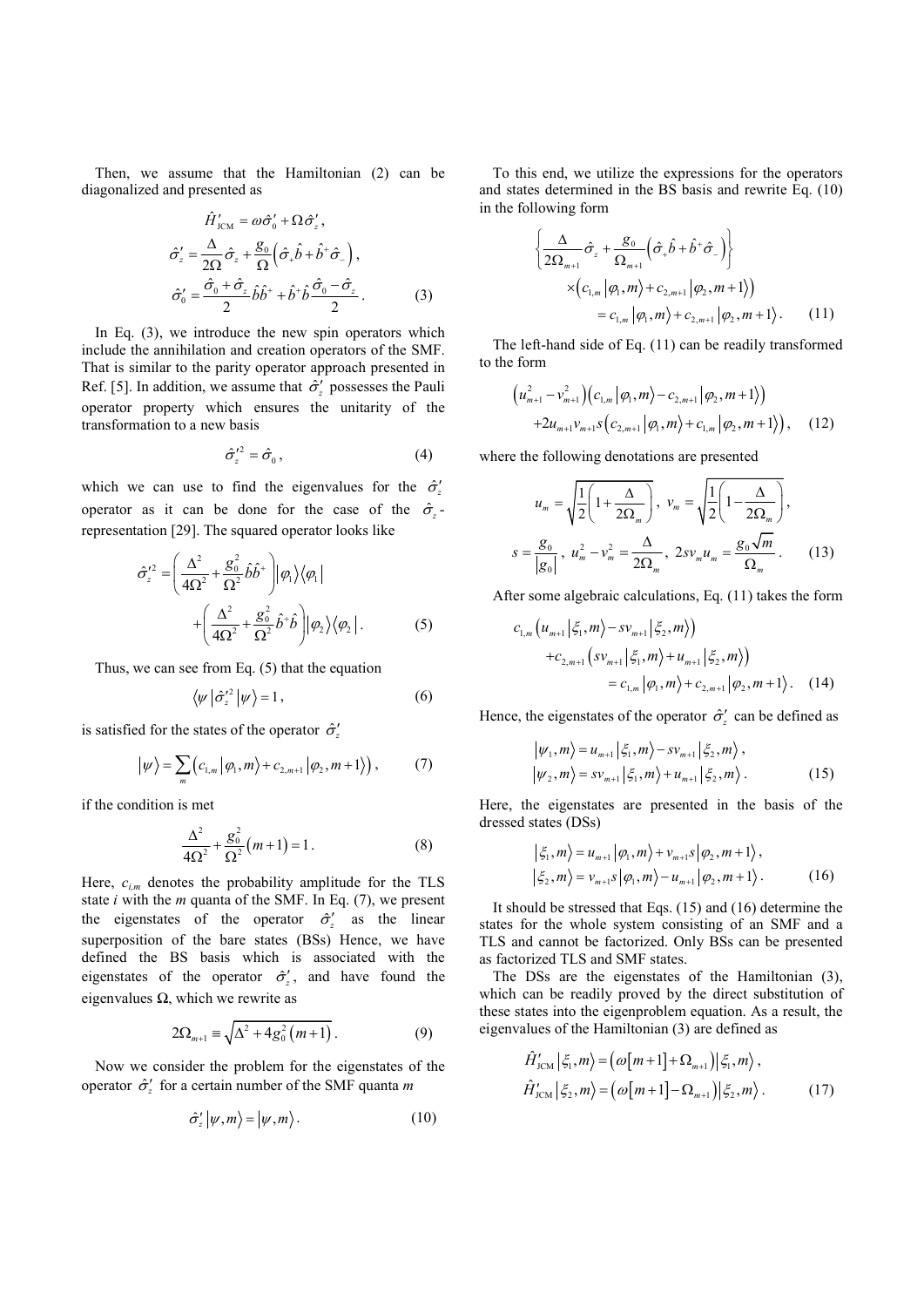To get the Eq. (17), we use the expressions for the operators and states determined in the BS basis and the obvious algebraic expression that stems from Eq. (13),  $u_m^2 + v_m^2 = 1$ . In addition, we want to emphasize that the probability amplitudes, *ci,m*, do not play any role in obtaining the solution.

Thus, we implement the diagonalization approach for the JCM Hamiltonian (2) using the property of a Pauli operator and obtain the well-known solution [30]. It should be noted that, in the  $\hat{\sigma}_z$ -representation, the operator  $\hat{\sigma}_z$  is the energy exchange integral and commutes with the JCM Hamiltonian [30]. In the  $\hat{\sigma}'_z$ -representation, the states (15) are also the eigenstates of the JCM Hamiltonian, which is diagonal in this representation. We prove this statement for the states  $|\psi_{1,2}, m\rangle$ 

$$
\hat{H}'_{\text{ICM}} \left| \psi_1^-, m \right\rangle = \omega(m+1) \left| \psi_1^+, m \right\rangle + \Omega_{m+1} \left| \psi_1^-, m \right\rangle \n= \left[ \omega(m+1) + \Omega_{m+1} \right] \left| \psi_1, m \right\rangle, \n\hat{H}'_{\text{ICM}} \left| \psi_2^+, m \right\rangle = \omega(m+1) \left| \psi_2^+, m \right\rangle - \Omega_{m+1} \left| \psi_2^-, m \right\rangle \n= \left[ \omega(m+1) - \Omega_{m+1} \right] \left| \psi_2, m \right\rangle, \n\left| \psi_1, m \right\rangle = \left| \psi_1^+, m \right\rangle = u_{m+1} \left| \xi_1, m \right\rangle \pm s v_{m+1} \left| \xi_2, m \right\rangle, \n\left| \psi_2, m \right\rangle = \left| \psi_2^+, m \right\rangle = s v_{m+1} \left| \xi_1, m \right\rangle \pm u_{m+1} \left| \xi_2, m \right\rangle. \tag{18}
$$

Here, we treat the states with the different signs before the state  $\langle \xi_2, m \rangle$  as the same states [29] since the probability to find the system in the certain DS is determined by the squared probability amplitude.

Now we utilize the proposed approach to find the eigenvalues and eigenstates of the QRM Hamiltonian, which we present in a matrix form as

$$
\hat{H}_{\text{QRM}} = \begin{pmatrix} \omega \hat{b} \hat{b}^+ + \frac{\Delta}{2} & g_0 \left( \hat{b} + \hat{b}^+ \right) \\ g_0 \left( \hat{b}^+ + \hat{b} \right) & \omega \hat{b}^+ \hat{b} - \frac{\Delta}{2} \end{pmatrix} . \tag{19}
$$

The diagonalized form of the Hamiltonian (19) looks like

$$
\hat{H}'_{\text{QRM}} = \omega \hat{\sigma}'_0 + \Omega' \hat{\sigma}''_z, \n\hat{\sigma}''_z = \frac{\Delta}{2\Omega'} \hat{\sigma}_z + \frac{g_0}{\Omega'} \hat{\sigma}_x \left( \hat{b} + \hat{b}^+ \right),
$$
\n(20)

while successive application of the operator twice gives

$$
\hat{\sigma}_z^{n2} = \left(\frac{\Delta^2}{4\Omega'^2} + \frac{g_0^2}{\Omega'^2} \left[\hat{b} + \hat{b}^+\right] \left[\hat{b}^+ + \hat{b}\right]\right) |\varphi_1\rangle\langle\varphi_1|
$$

$$
+ \left(\frac{\Delta^2}{4\Omega'^2} + \frac{g_0^2}{\Omega'^2} \left[\hat{b}^+ + \hat{b}\right] \left[\hat{b} + \hat{b}^+\right]\right) |\varphi_2\rangle\langle\varphi_2|.
$$
 (21)

In contrast to the case of the JCM, in the considered case, it is possible to use a state presented as the linear superposition of the BSs with the same number of the field quanta

$$
|\eta\rangle = \sum_{m} \left( c_{1,m} | \varphi_1, m \rangle + c_{2,m} | \varphi_2, m \rangle \right). \tag{22}
$$

The equation, which is similar to Eq. (6), allow us to determine the condition for the eigenvalues of the Hamiltonian (20) in the following form

$$
\frac{\Delta^2}{4\Omega^2} + \frac{g_0^2}{\Omega^2} (2m+1) = 1.
$$
 (23)

Using the denotation (9), we can write  $\Omega' = \Omega_{2m+1}$  and find the following relation

$$
\Omega_{2m+1}^2 = \Omega_{m+1}^2 + \Omega_m^2 - \frac{\Delta^2}{4},\qquad(24)
$$

which we will utilize in the further calculations.

Now the problem for the eigenstates of the operator  $\hat{\sigma}^r_z$ can be written in the BS basis using Eq. (22)

$$
\begin{aligned}\n&\left\{\frac{\Delta}{2\Omega_{2m+1}}\hat{\sigma}_{z}+\frac{g_{0}}{\Omega_{2m+1}}\hat{\sigma}_{x}\left(\hat{b}+\hat{b}^{+}\right)\right\} \\
&\times\left(c_{1,m}\left|\varphi_{1},m\right\rangle+c_{2,m}\left|\varphi_{2},m\right\rangle)\n\end{aligned}
$$
\n
$$
=c_{1,m}\left(\frac{\Delta}{2\Omega_{2m+1}}\left|\varphi_{1},m\right\rangle+\frac{g_{0}\sqrt{m}}{\Omega_{2m+1}}\left|\varphi_{2},m-1\right\rangle\n+ \frac{g_{0}\sqrt{m+1}}{\Omega_{2m+1}}\left|\varphi_{2},m+1\right\rangle\right)+c_{2,m}\left(-\frac{\Delta}{2\Omega_{2m+1}}\left|\varphi_{2},m\right\rangle\n+ \frac{g_{0}\sqrt{m}}{\Omega_{2m+1}}\left|\varphi_{1},m-1\right\rangle+\frac{g_{0}\sqrt{m+1}}{\Omega_{2m+1}}\left|\varphi_{1},m+1\right\rangle\n\end{aligned}
$$
\n
$$
=c_{1,m}\left|\varphi_{1},m\right\rangle+c_{2,m}\left|\varphi_{2},m\right\rangle.\tag{25}
$$

For further transformation, we use the denotations (13) and take the relation

$$
\frac{\Delta}{2\Omega_{2m+1}} = \frac{\Omega_m}{\Omega_{2m+1}} \frac{\Delta}{2\Omega_m}.
$$
 (26)

As a result, we find

$$
c_{1,m} \left( \frac{\Omega_{m+1}}{\Omega_{2m+1}} \Big| \psi_1^-, m \rangle + \frac{g_0 \sqrt{m}}{\Omega_{2m+1}} \Big| \psi_2^-, m - 2 \rangle \right)
$$
  
+
$$
c_{2,m} \left( \frac{\Omega_m}{\Omega_{2m+1}} \Big| \psi_2^+, m - 1 \rangle + \frac{g_0 \sqrt{m+1}}{\Omega_{2m+1}} \Big| \psi_1^+, m + 1 \rangle \right)
$$
  
= 
$$
c_{1,m} \Big| \varphi_1, m \rangle + c_{2,m} \Big| \varphi_2, m \rangle. \tag{27}
$$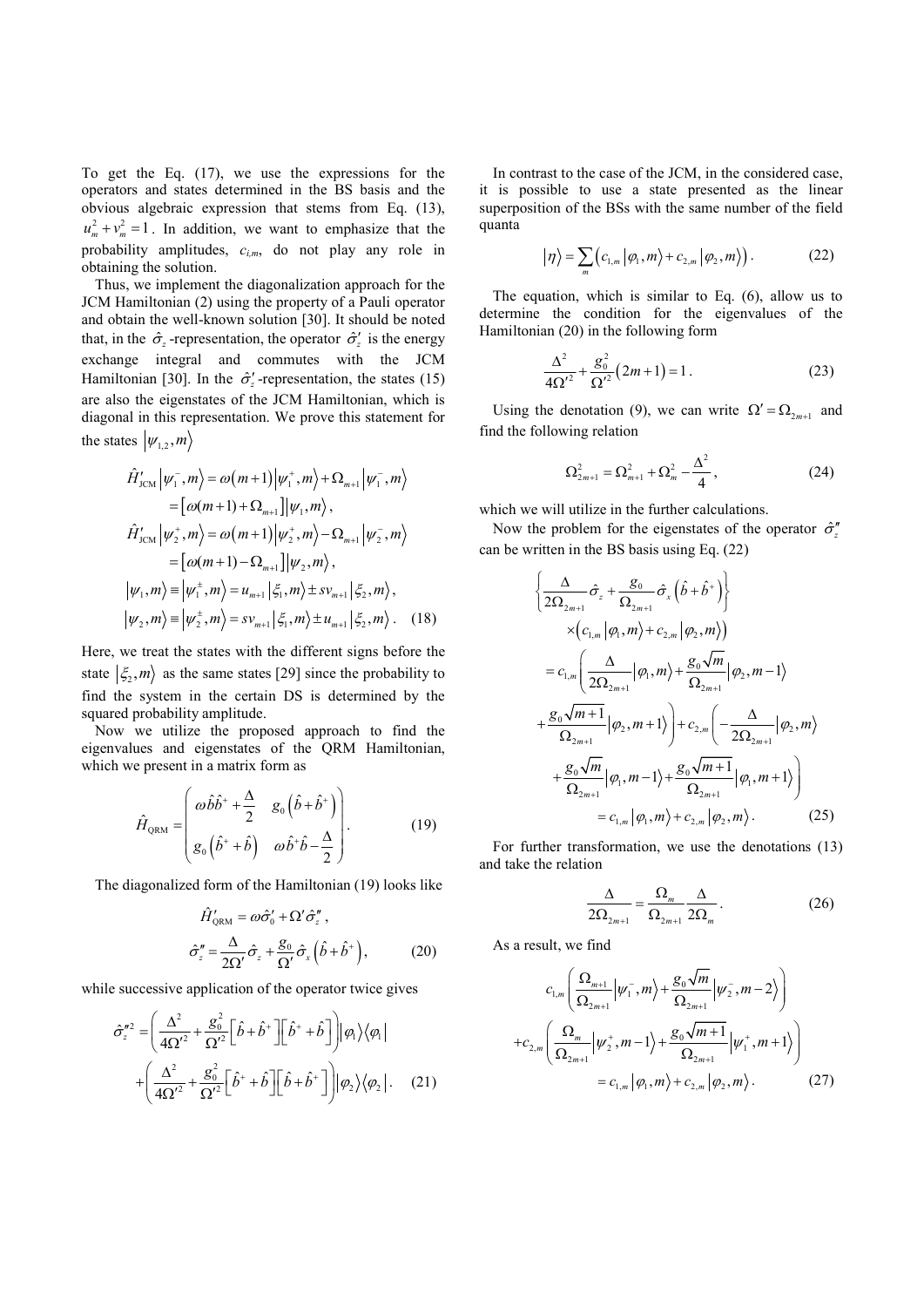In Eq.  $(27)$ , we use the expressions  $(15)$  that help us to introduce the eigenstate basis of the operator  $\hat{\sigma}^{\prime\prime}$  in the following form

$$
\left|\eta_{1}^{+},m\right\rangle = \frac{\Omega_{m+1}}{\Omega_{2m+1}}\left|\psi_{1},m\right\rangle + \frac{g_{0}\sqrt{m}}{\Omega_{2m+1}}\left|\psi_{2},m-2\right\rangle,
$$
  

$$
\left|\eta_{2}^{+},m\right\rangle = \frac{g_{0}\sqrt{m+1}}{\Omega_{2m+1}}\left|\psi_{1},m+1\right\rangle + \frac{\Omega_{m}}{\Omega_{2m+1}}\left|\psi_{2},m-1\right\rangle.
$$
 (28)

It should be noted that the orthogonality of the eigenstates (28) is due to the orthogonality of the SMF states with the different numbers of quanta. To find the eigenstates (28) in the DS basis, we can use the relations for  $|\psi_{12}^{\pm},m\rangle$  determined in Eq. (18) and rewrite Eq. (28) as

$$
\left|\eta_{1}^{+},m\right\rangle = \frac{\Omega_{m+1}}{\Omega_{2m+1}}\left(u_{m+1}|\xi_{1},m\right\rangle - sv_{m+1}|\xi_{2},m\rangle\right) + \frac{g_{0}\sqrt{m}}{\Omega_{2m+1}}\left(sv_{m-1}|\xi_{1},m-2\rangle - u_{m-1}|\xi_{2},m-2\rangle\right), \n\left|\eta_{2}^{+},m\right\rangle = \frac{g_{0}\sqrt{m+1}}{\Omega_{2m+1}}\left(u_{m+2}|\xi_{1},m+1\rangle + sv_{m+2}|\xi_{2},m+1\rangle\right) + \frac{\Omega_{m}}{\Omega_{2m+1}}\left(sv_{m}|\xi_{1},m-1\rangle + u_{m}|\xi_{2},m-1\rangle\right).
$$
 (29)

In the  $\hat{\sigma}_z$ -representation, the QRM Hamiltonian (19) and the operator  $\hat{\sigma}^{\prime\prime}$  do not commute in contrast to the JCM case since  $\left[\hat{\sigma}_z, \hat{\sigma}_x\right] \neq 0$ . In the  $\hat{\sigma}_z$ <sup>*r*</sup>-representation, the operators  $\hat{H}_{\text{QRM}}'$  and  $\hat{\sigma}_z''$  commute, and the states (28) are also the eigenstates of the Hamiltonian (20). Hence, we can define the Hamiltonian eigenvalues as

$$
\hat{H}'_{\text{QRM}} \left| \eta_1^+, m \right\rangle = \left( \omega m + \Omega_{2m+1} \right) \left| \eta_1^+, m \right\rangle + \omega \left| \eta_1^-, m \right\rangle
$$
\n
$$
= \left[ \omega (m+1) + \Omega_{2m+1} \right] \left| \eta_1, m \right\rangle,
$$
\n
$$
\hat{H}'_{\text{QRM}} \left| \eta_2^+, m \right\rangle = \left[ \omega (m+1) - \Omega_{2m+1} \right] \left| \eta_2^+, m \right\rangle + \omega \left| \eta_2^-, m \right\rangle
$$
\n
$$
= \left[ \omega (m+2) - \Omega_{2m+1} \right] \left| \eta_2, m \right\rangle. \tag{30}
$$

Here, we use the denotation  $|\eta_i, m\rangle = |\eta_i^{\pm}, m\rangle$ , which is explained earlier after Eq. (18).

It is convenient to analyze the results obtained in the DS basis using Eqs. (29). These equations show the probability distribution both between the DS manifolds and between the DSs inside the manifolds. Since the states  $| \eta_1, m \rangle$  and  $|\eta_2,m\rangle$  are orthogonal, we can find the system only in one of these states. Let us consider the first equation of Eqs. (29). With low values of the coupling strength,  $g_0 \ll \omega$ , the contribution of the *m*-manifold to the  $|\eta_1, m\rangle$  prevails under the contribution of the (*m*-2)-manifold, and we get the JCM results. If  $g_0 \sim \omega$ , the contribution of the  $(m-2)$ manifold becomes substantial. The energy spectrum of the QRM Hamiltonian is determined by the Rabi frequency which includes odd numbers of field quanta and consists of the contributions from the *m* and (*m*-1) DS manifolds [see Eq. (24)].

The energy spectra of the JCM and the QRM are compared in Fig. 1, where the dependencies of the first three eigenstates on the coupling strength are depicted for both models. It is clearly seen from Fig. 1 that the dependencies for the QRM change faster than for the JCM. However, two QRM eigenvalues coincide with the two JCM eigenvalues, namely the eigenvalues of  $|\eta_1, 0\rangle$  and  $|\eta_2,1\rangle$  states coincide with the eigenvalues of  $|\psi_1,0\rangle$  and  $|\psi_2, 2\rangle$  states, correspondingly. In addition, the energy differences between the eigenvalues for the  $|\eta_2, m\rangle$  states sharply decrease. This situation leads to a degeneracy of the energy spectrum in the case when the coupling constant becomes compared with the SMF frequency.

It should be stressed that in our approach we use the Pauli operator properties to find the diagonalized Hamiltonian. In such an approach, the probability amplitudes,  $c_{i,m}$ , do not participate in obtaining the results. In contrast to our approach, the previous results [27, 28] are based on the procedure of determining the probability amplitudes of the SMF states,  $|m\rangle$ , in the parity operator representation. The appropriate equations for these amplitudes can be readily derived from Eq. (25). The eigenvalues obtained in this case are compared with the JCM results in Ref. [27]. This comparison can be generalized to the results obtained in this Letter.



FIG. 1. (Color online) Comparison of the energy spectra of the JCM [dashed (red) lines] and the QRM [solid (blue) lines] for the case of  $m = 0, 1, 2,$  and  $\Delta = 0.4$ .